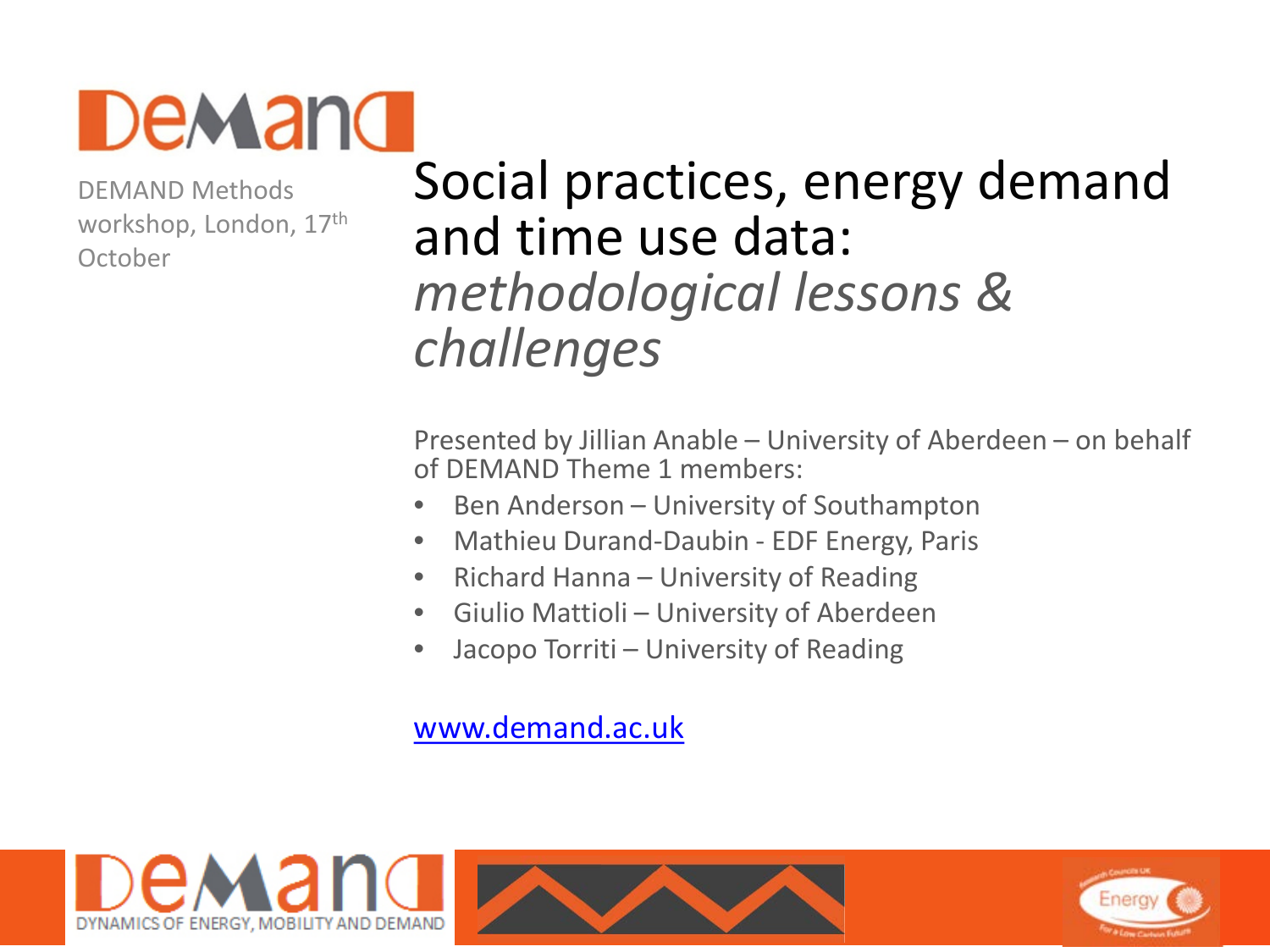# DEMAND'S Starting Point

### **WHAT IS ENERGY USED FOR?**

- Energy 'demands' are emergent from co-evolving infrastructures and *what people do (social practices)*
- **Wrong** sorts of questions:
	- *Who uses the most energy and when?*
	- *Which social groups do/don't adopt efficient technologies*
- **Right** sorts of questions:
	- *What are people doing – when, where and for how long?*
	- *Which bundles of practices contribute to peaks (& troughs)*
	- *Which kinds of people do similar social practices?*
	- *Which bundles of practices are currently energy intensive?*





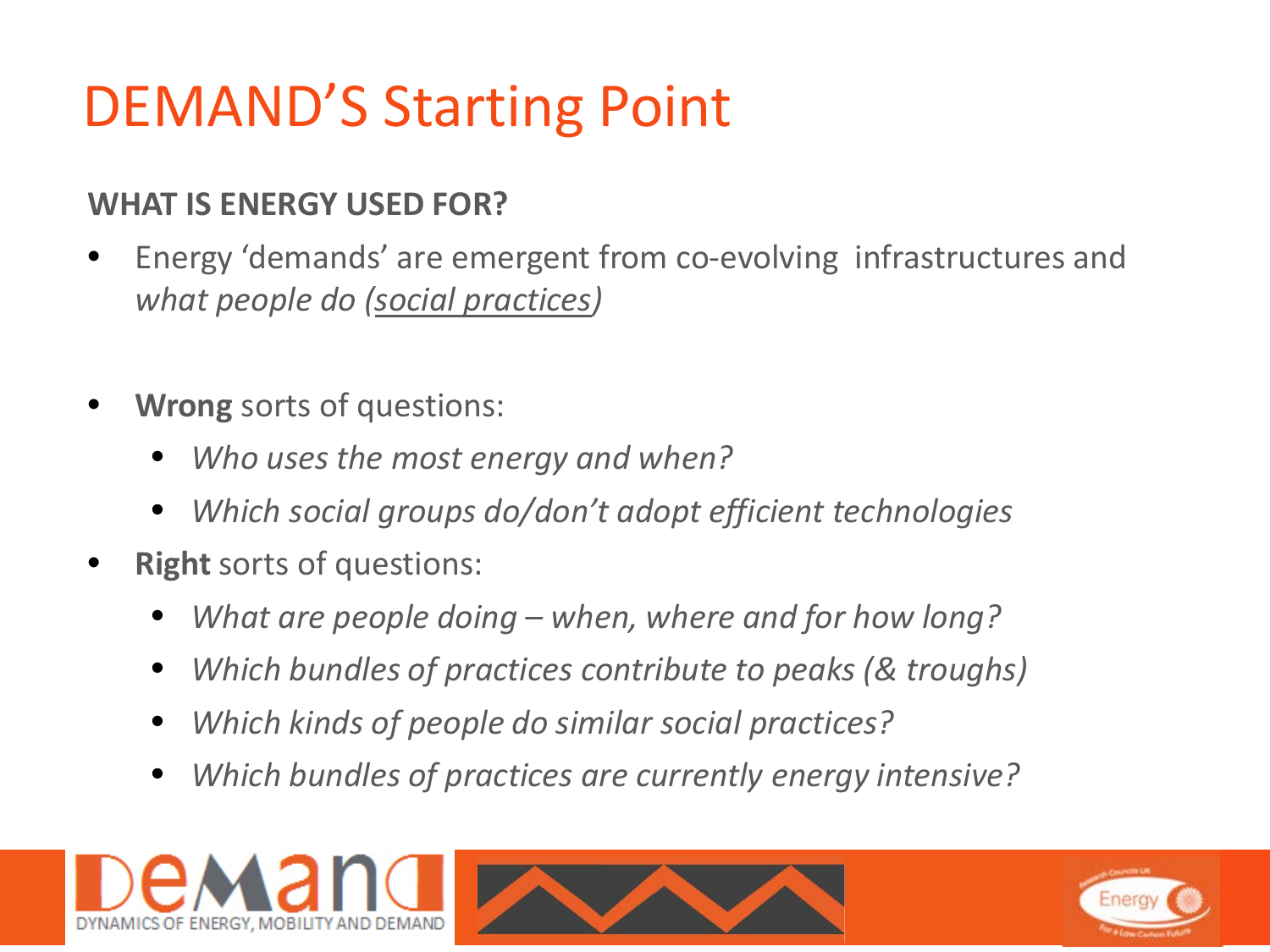# The Challenge

#### **WHERE IS THE DATA TO UNDERSTAND** *WHAT ENERGY IS USED FOR***?**

- This is an appliance level view & tells us very little about:
	- what people do
	- variation over time and people
	- temporal and causal relationships across domains
	- the evolution of these activities over time



Graph 7a: HES average 24-hour electricity use profile for owner-occupied homes, England 2010-11





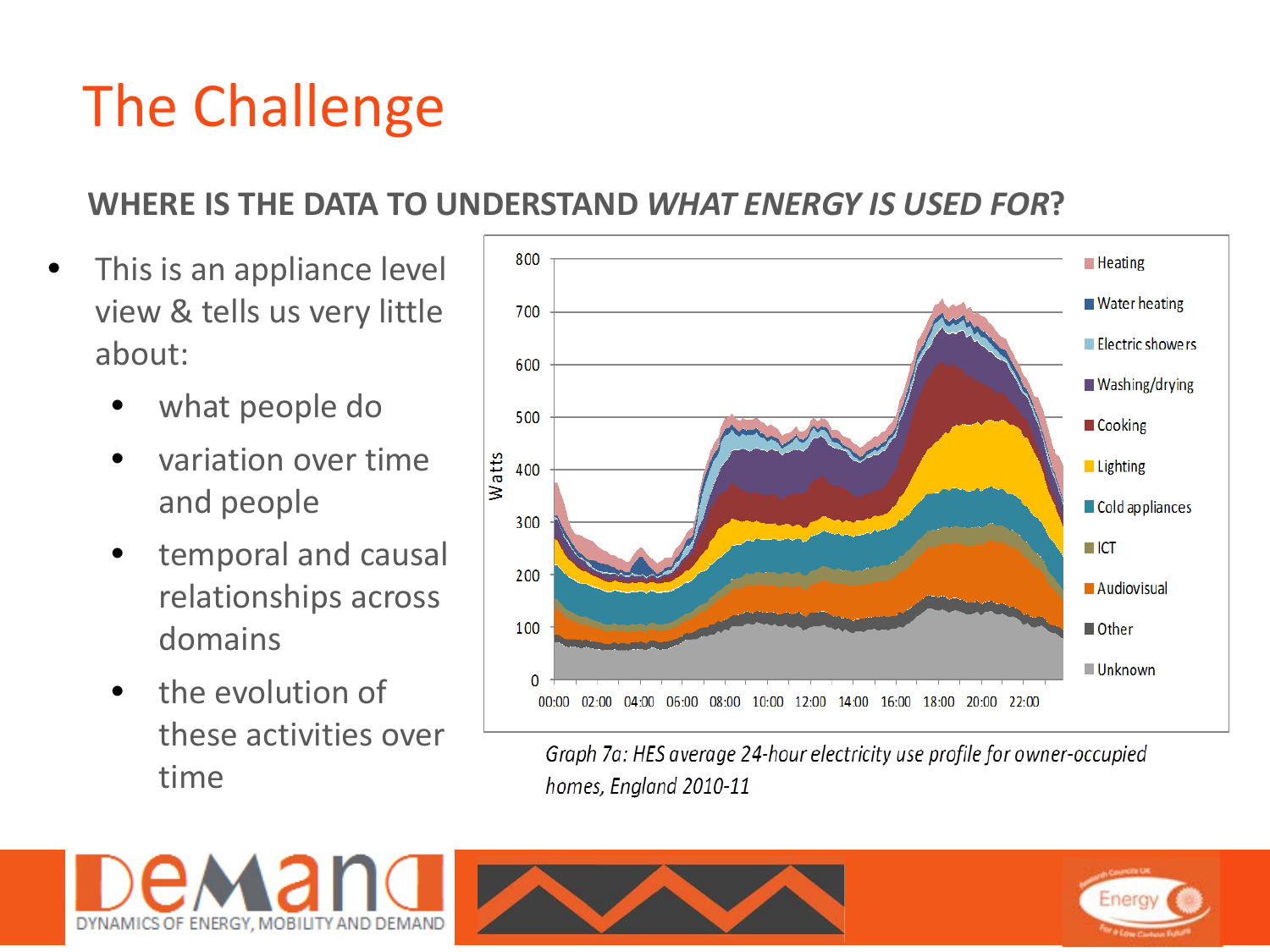# The Challenge

#### **WHERE IS THE DATA TO UNDERSTAND** *WHAT ENERGY IS USED FOR***?**

- This is journey purpose level view & tells us very little about:
	- What leads to the trip?
	- Where does mobility come in the sequence of other activities?





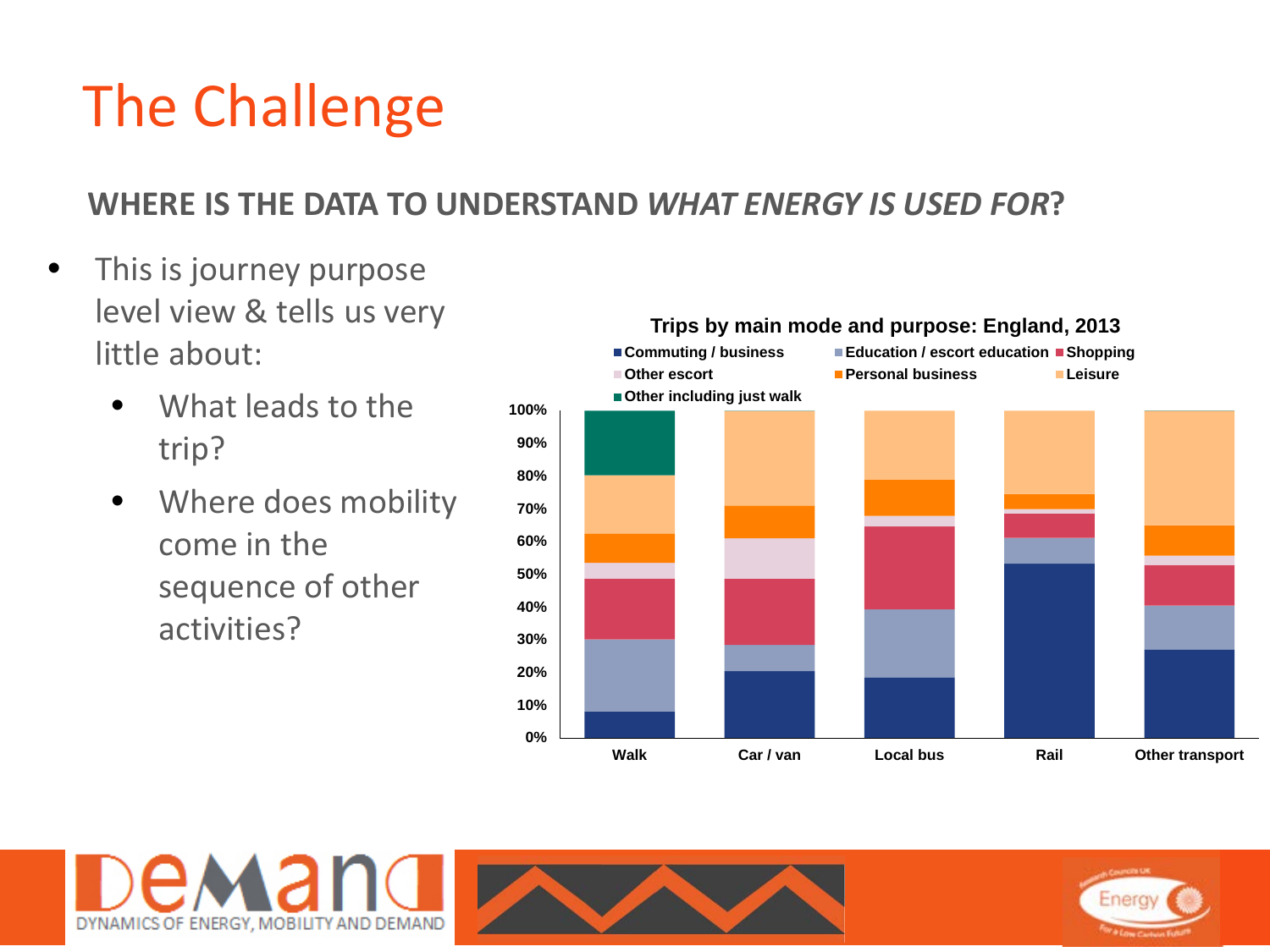# Why do we need to know more?

If we want to tackle 'peaks' – two inter-linked approaches':

- Demand Reduction
	- Just reducing it per se
- Demand Response
	- Shifting it somewhere else in time (or space and time)

This raises the crucial question:

• **What can shift and where can it shift to?** 

In DEMAND terms:

- **What** are people doing, **when** and **where**?
- In what **sequence**?
- How **synchronised**?
- With what **variation**?
- How has this changed over **time**?
- What **flexibility**?
- What does this imply for **shifting**?



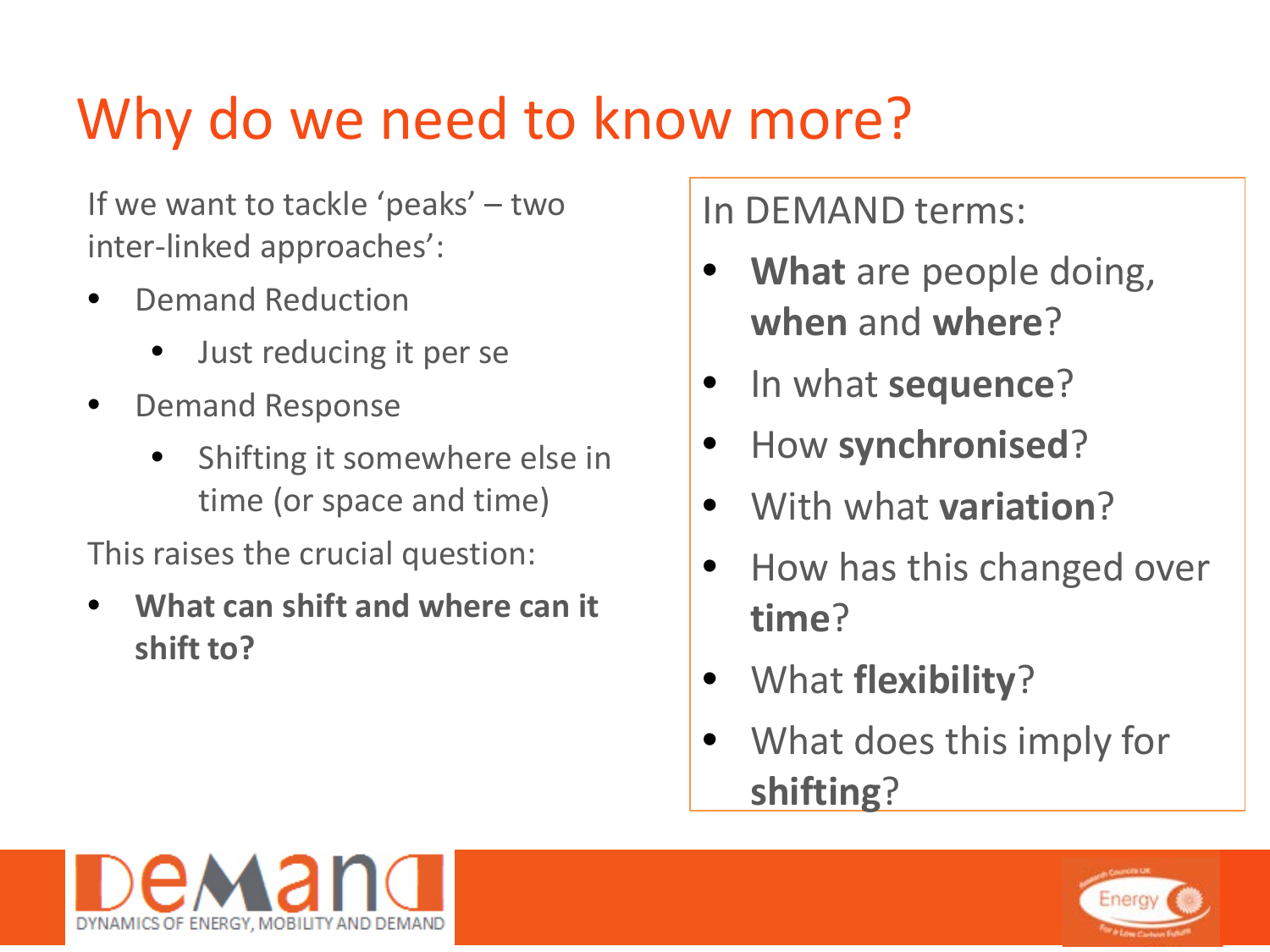# Time Use Data

- Representative activity diaries
- Two days by household (Week, Week-End)
- 10 minutes steps primary and secondary activities
- Waves every 10 years
- Individual + household level information
- Link across different energy 'domains' (household and mobility)
- International standardisation (MTUS)

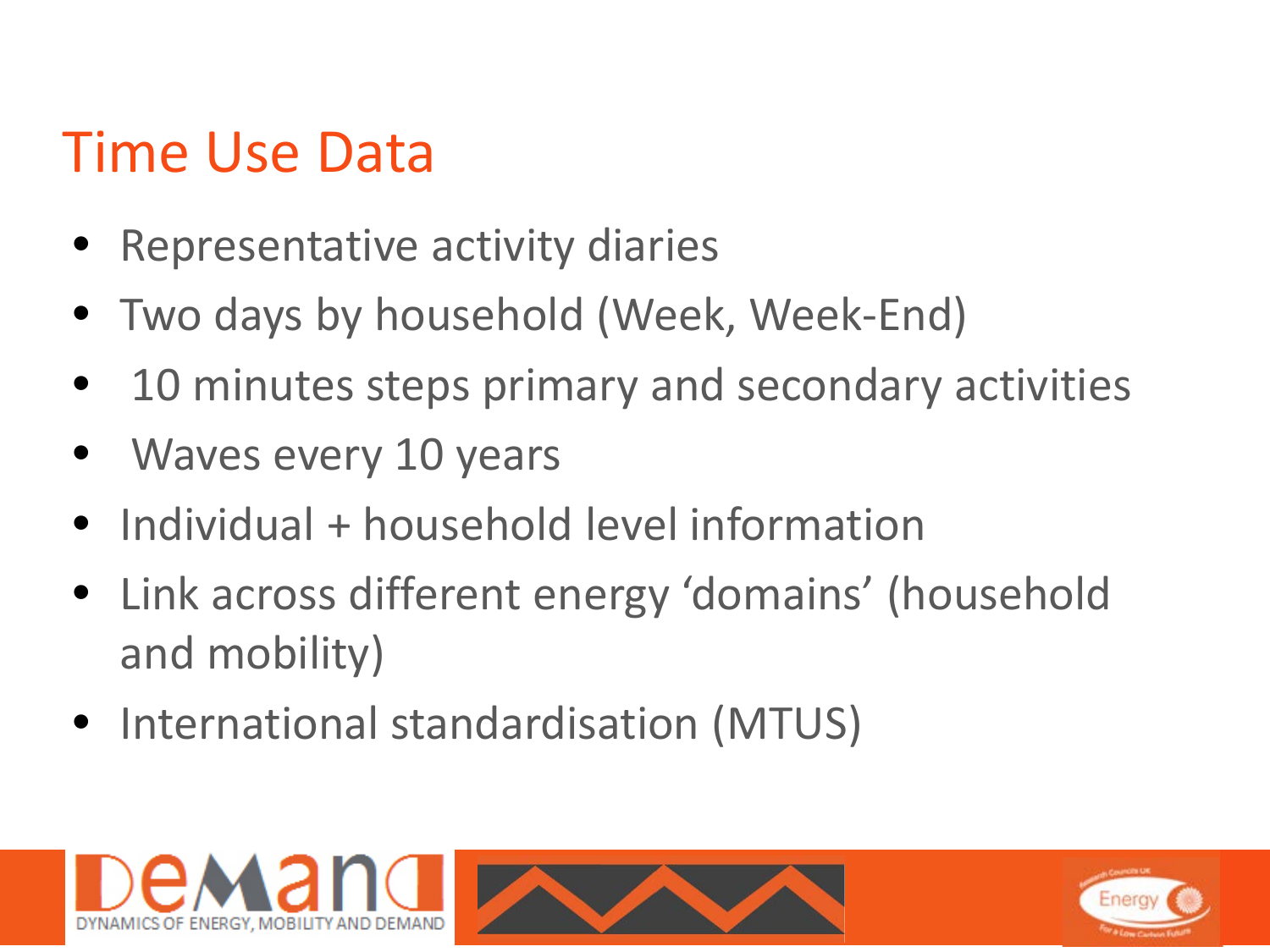## Time Use Data

## MTUS UK time use surveys

| <b>Survey</b>        | <b>Sample</b>                                                | <b>Sample</b><br>size | <b>Time interval</b> | <b>Notes</b>                                                                                          |
|----------------------|--------------------------------------------------------------|-----------------------|----------------------|-------------------------------------------------------------------------------------------------------|
| 1974                 | All $5+$ in<br>representative<br>household sample            | 2,598                 | 30 minutes           | 7 diary days, primary & secondary<br>activities (73 codes), location<br>known                         |
| 1983                 | Representative<br>sample 14+                                 | 1,350                 | 15 minutes           | 7 diary days, primary & secondary<br>activities (188 codes), location<br>known                        |
| 1987                 | Representative<br>sample 14+                                 | 1,586                 | 15 minutes           | 7 diary days, primary & secondary<br>activities (190 codes), location<br>known                        |
| 1995                 | Representative<br>sample 16+                                 | 1,962                 | 15 minutes           | 1 diary day, primary activities only<br>(31 codes), location unknown                                  |
| 2000                 | All $8+$ in<br>representative<br>household sample            | 8,688                 | 10 minutes           | 7 diary days (weekday &<br>weekend), primary & secondary<br>activities (265 codes), location<br>known |
| 2005<br><b>DYNAM</b> | Representative<br>sample 16+<br>F ENERGY MOBILITY AND DEMAND | 4,854                 | 10 minutes           | 1 diary day, primary & secondary<br>activities (30 codes), location<br>known                          |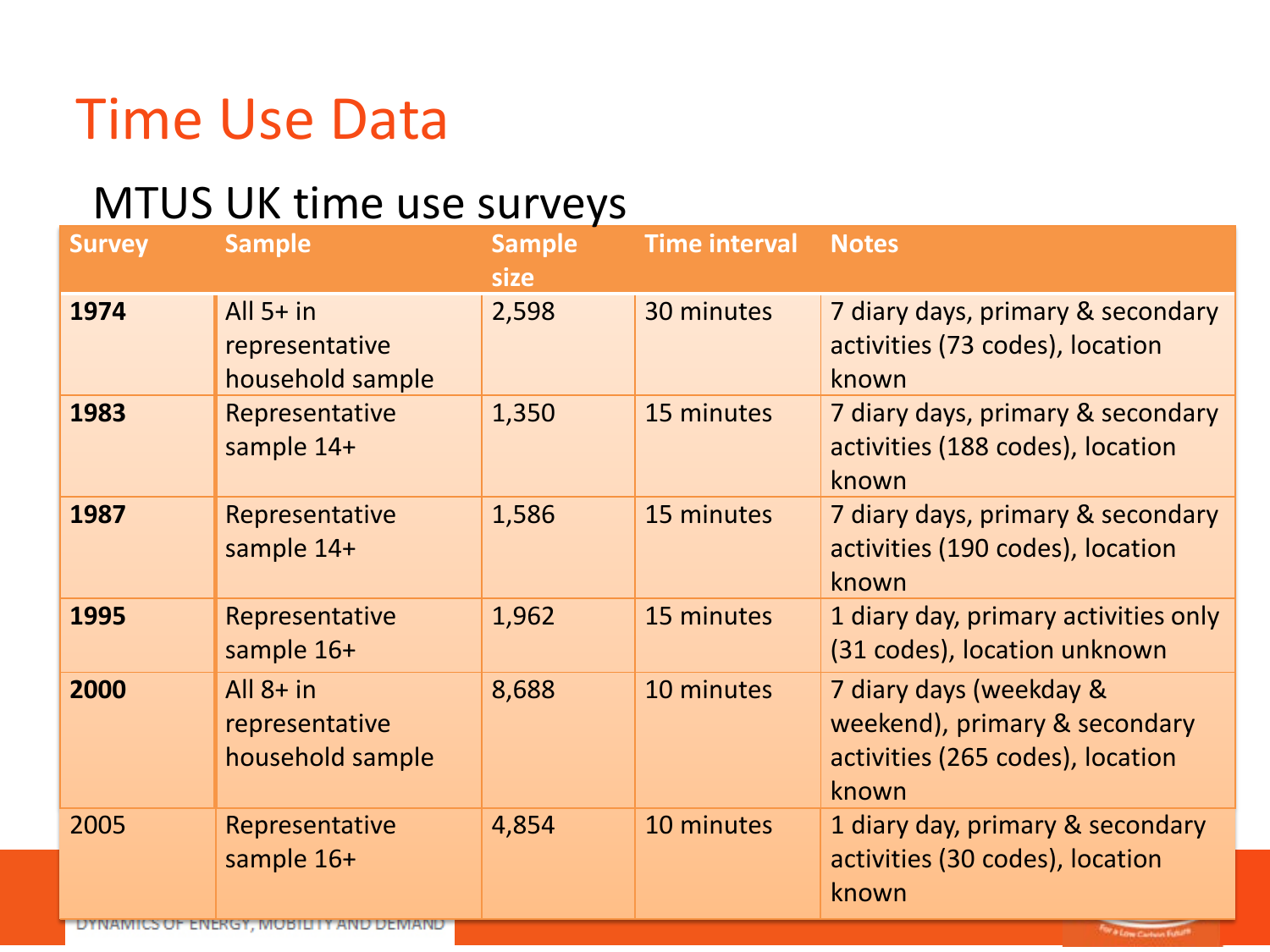# So what constitutes peak?



- other specified/ not specified
- 
- Internet shopping
- tv & video, radio, music
- 
- sport & outdoor activities
- entertainment & culture
- social life (but not resting)
- voluntary work & meetings
- childcare (of household members)
- housework excl childcare
- personal care ie wash/dress
- eating & drinking

#### ONS 2005 Time Use Survey Data (UK, weekdays) % of persons reporting



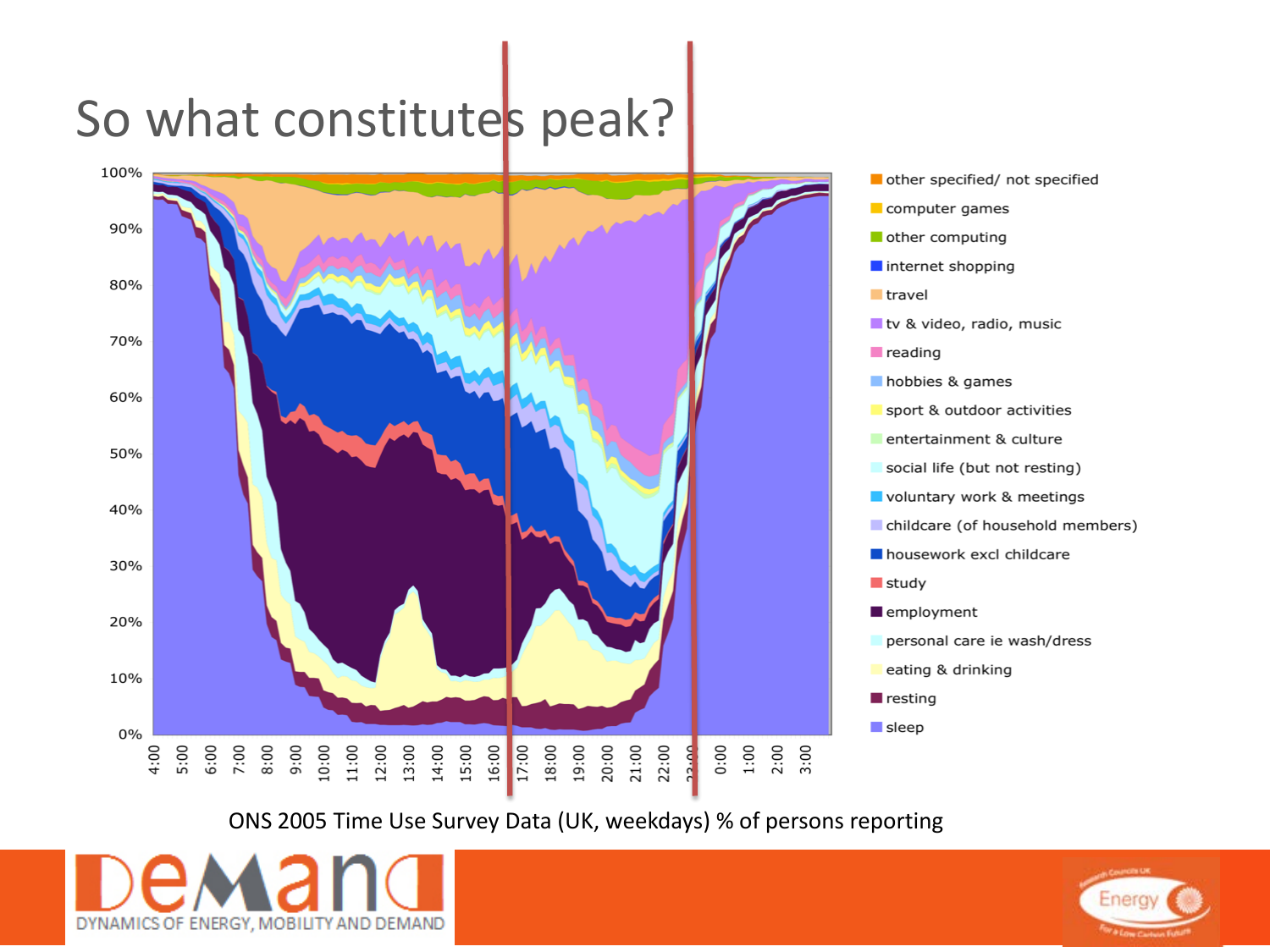## The 'average day' is not that helpful



ONS 2005 Time Use Survey Data (UK) n people in category – half hour summaries



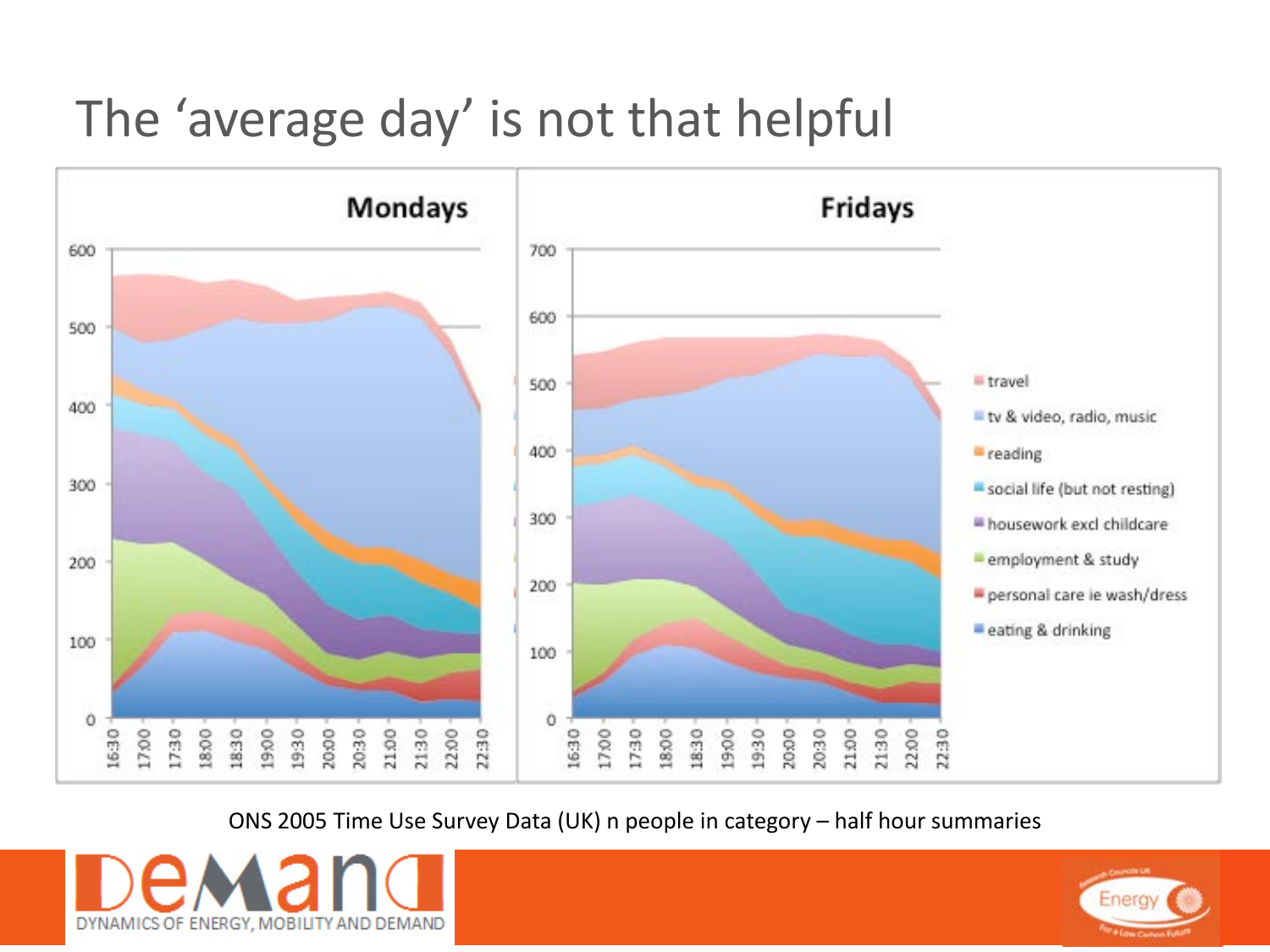## Whose 'peak' is it…?



ONS 2005 Time Use Survey Data (UK, all days) n people in category – half hour summaries



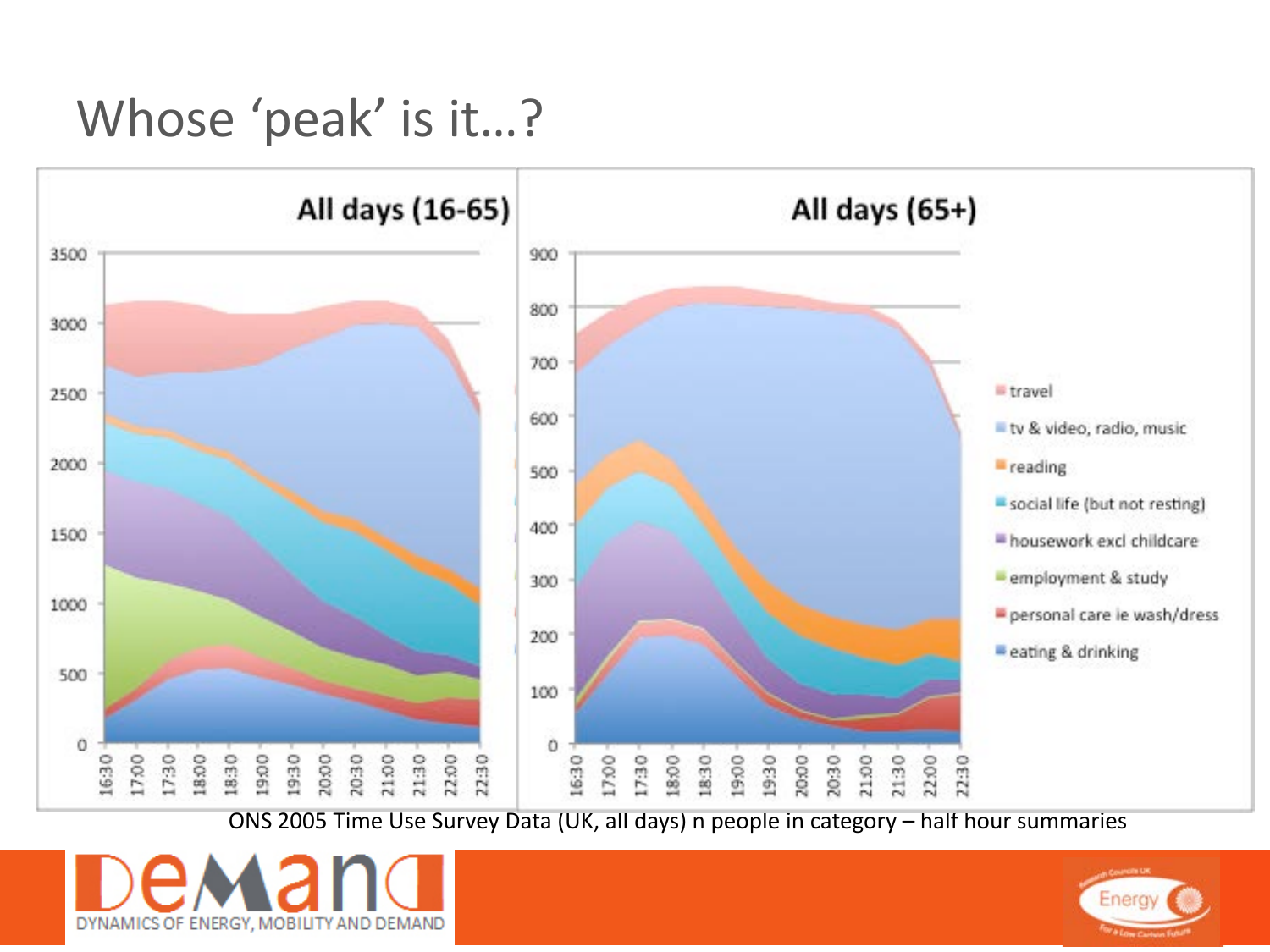## A quantitative approach to practices

- **Practices** as group of activities held together by **meanings** and relying on **competences** and **products** (Shove & Pantzar, 2005)
	- Definition of clearly delimited entities
	- Describing their relation to other practices, needs for energy, and peak demand
	- Tracking alternative practices in the geographical and social space







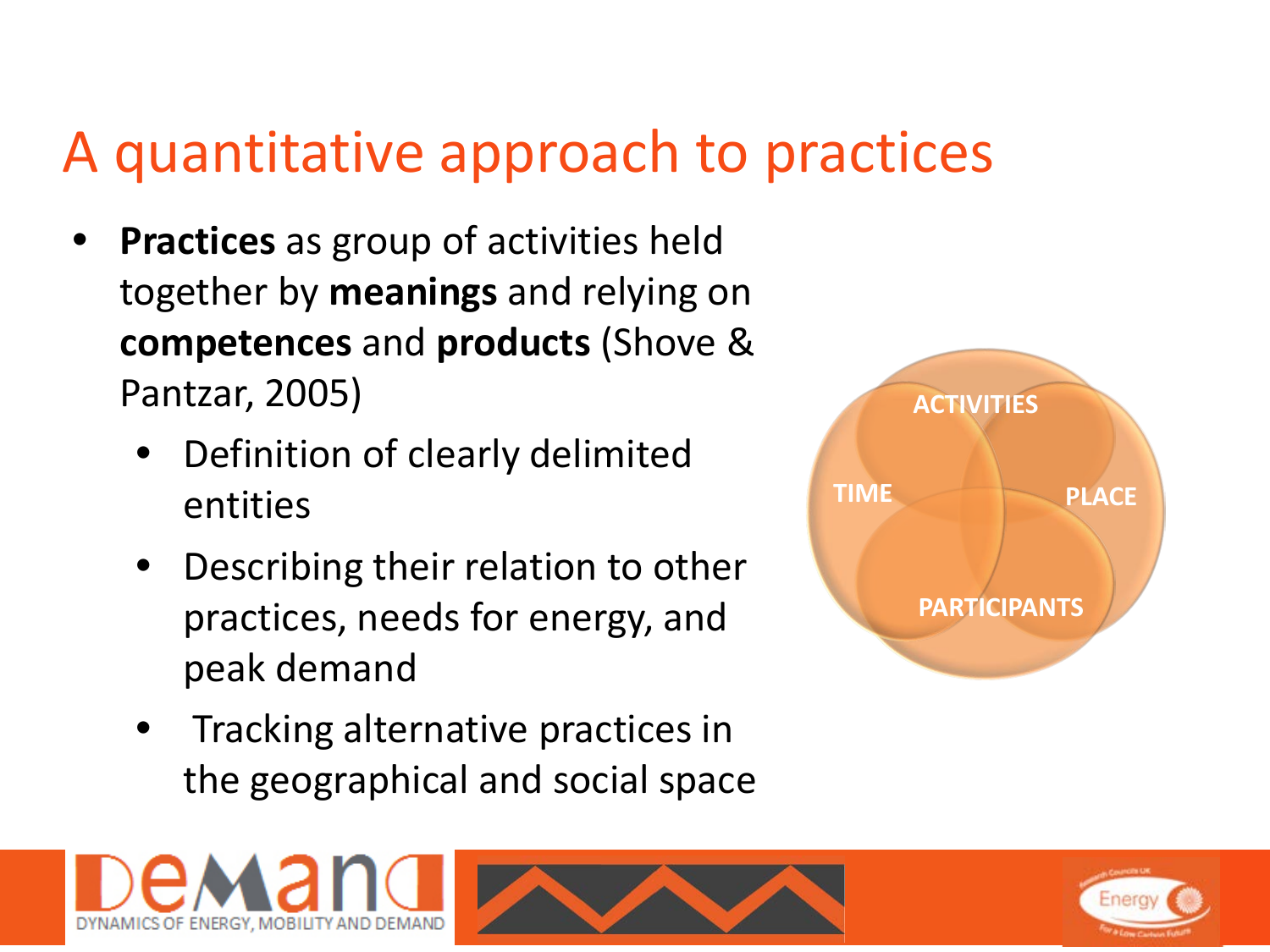## How do we..

### **Go from this …. To this …. To this …. ?**





Graph 7a: HES average 24-hour electricity use profile for owner-occupied homes, England 2010-11



Proportion of final energy consumption by 'Energy Users', UK 2012 (Source: (Palmer and Cooper 2013),Table 1a)